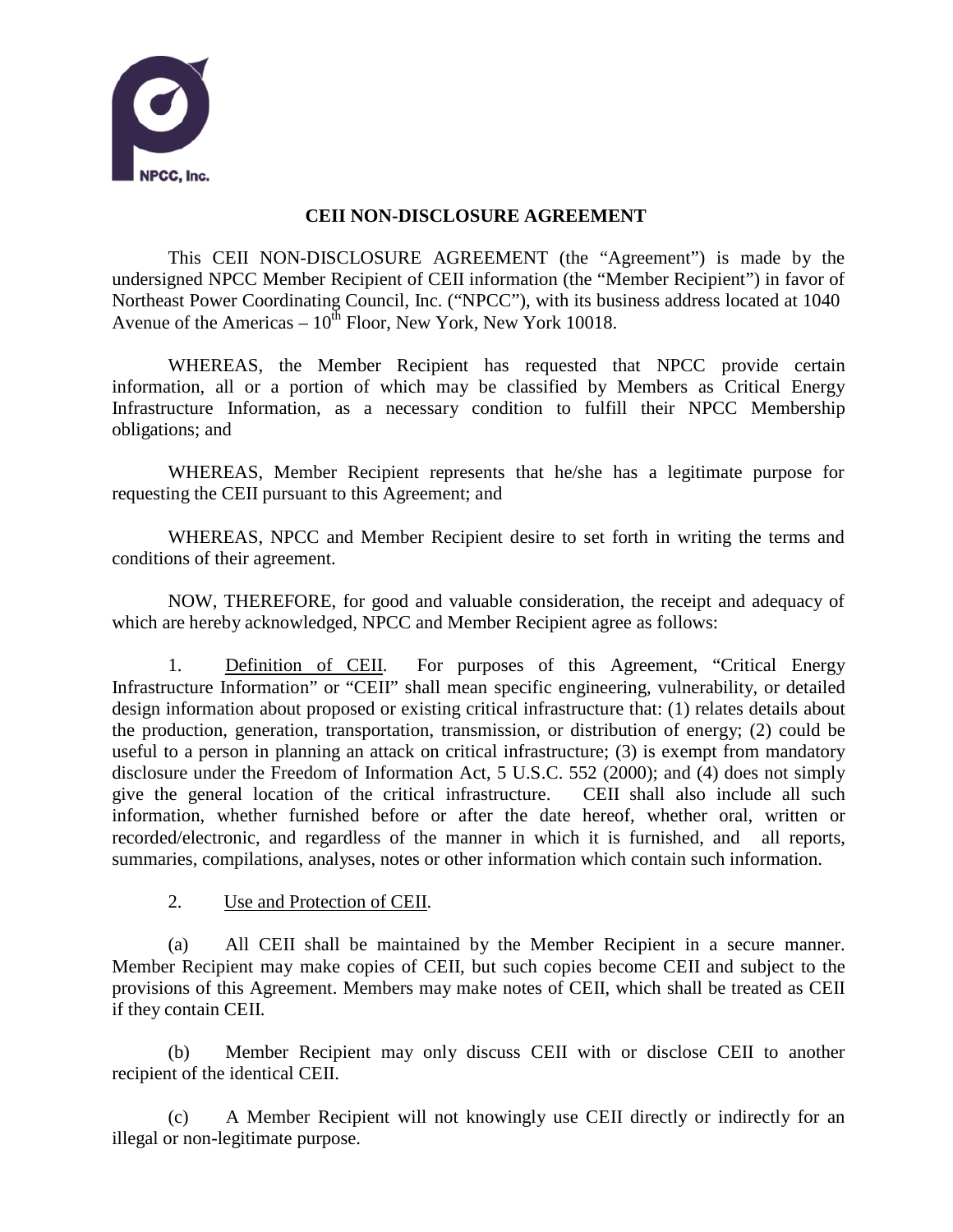(d) In the event that the Member Recipient is directed to disclose CEII by subpoena, law or other directive of a court, administrative agency or arbitration panel, the Member Recipient hereby agrees to provide NPCC with prompt notice of such directive in order to enable NPCC to (i) seek an appropriate protective order or other remedy, (ii) consult with the Member Recipient with respect to taking steps to resist or narrow the scope of such directive or legal process, or (iii) waive compliance, in whole or in part, with the terms of this Agreement. In the event that such protective order or other remedy is not obtained, or NPCC waives compliance with the provisions hereof, the Member Recipient hereby agrees to furnish only that portion of the CEII which the Member Recipient's counsel advises is legally required and to exercise best efforts to obtain assurance that confidential treatment will be accorded such CEII.

3. Return of CEII. Member Recipient must return CEII to NPCC within seven days of a written request by NPCC to do so. Within such time period, the Member Recipient, if requested to do so, shall also submit to NPCC an affidavit stating that to the best of his or her knowledge, all CEII has been returned to NPCC.

4. Change in Status. If there is a change in status of the Member Recipient or any of Member Recipient's employees, subcontractors and agents who have agreed to be bound by the terms of this Agreement (e.g., member recipient leaves his or her employ, the consulting engagement cited in the request is terminated, Member Recipient's employer is no longer a NPCC Member, etc. ) the Member Recipient must inform NPCC immediately in writing at the address first given above (Attention: President, NPCC). NPCC may require the return of the CEII or its destruction.

5.  $C E II 'O n Loan''.$  Information provided pursuant to this Agreement is deemed to be on loan and must be returned to NPCC upon request.

6. No Warranty. The CEII is provided "as is" with all faults. In no event shall NPCC be liable for the accuracy or completeness of the CEII. NPCC shall not have liability to the Member Recipient, or any other person or entity, for the Member Recipient's use of any CEII disclosed pursuant to this Agreement.

7. Audit; Violation. NPCC may audit the Member Recipient's compliance with this Agreement. Without prejudice to the rights and remedies otherwise available to NPCC, NPCC shall be entitled to seek equitable relief by way of injunction or otherwise if the Member Recipient breaches or threatens to breach this Agreement. Violation of this Agreement may result in criminal or civil sanctions against the Member Recipient.

8. Survival. The Member Recipient remains bound by these provisions unless NPCC rescinds the CEII designation or a court of competent jurisdiction finds that the information does not qualify as CEII. The Member Recipient shall only share such CEII with its employees, subcontractors and agents who need to know such information for such purposes and who have agreed, for the benefit of NPCC, to be bound (in the same manner as the Member Recipient) by the terms of this Agreement.

9. No Waiver. The Member Recipient understands and agrees that no failure or delay by NPCC in exercising any right, power or privilege hereunder shall operate as a waiver thereof, nor shall any single or partial exercise thereof preclude any other or further exercise thereof or the exercise of any right, power or privilege hereunder.